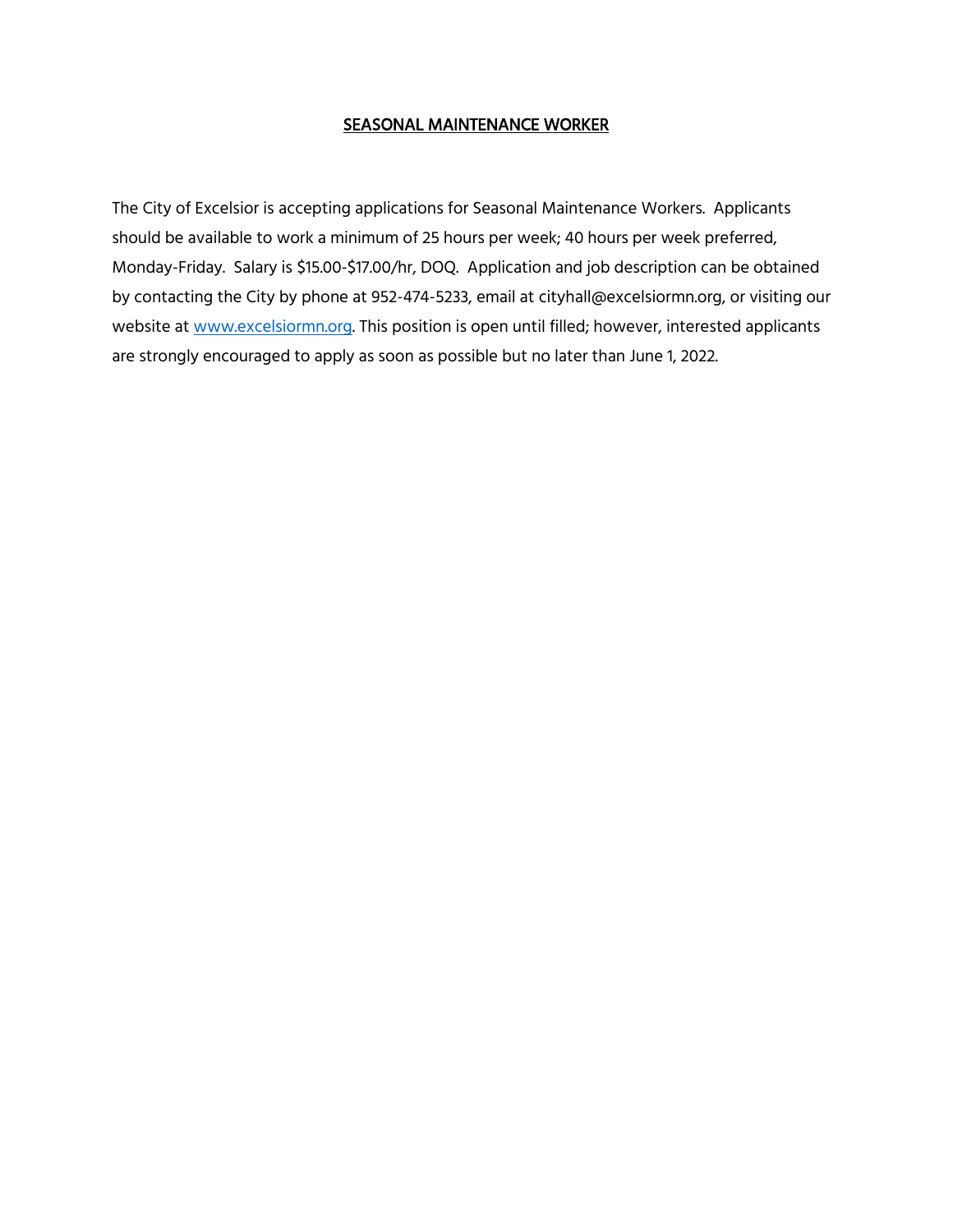

| Position Title:          | Seasonal Public Works Maintenance Worker |
|--------------------------|------------------------------------------|
| Department:              | Public Works                             |
| Immediate Supervisor:    | Public Works Superintendent              |
| Position & FLSA Status:  | Seasonal Non-Exempt                      |
| Date of Latest Revision: | March 2017                               |

## POSITION SUMMARY

Performs non-supervisory semi-skilled, skilled, and manual work involving the operation of public works equipment and the maintenance of the City's parks; performs routine maintenance on Cityowned facilities; participates in streets, water, and sewer-related maintenance tasks as needed. (This position is highly visible to public while performing work.)

# ESSENTIAL DUTIES AND RESPONSIBILITIES (include but are not limited to the following)

- 1. Operates a variety of equipment to haul dirt, landscape, and mow grass.
- 2. Assists in park and cemetery grounds maintenance activities: mows and rakes leaves; landscapes, sprays weeds, trims and water trees; paints buildings/facilities including docks; and maintains beaches.
- 3. Performs maintenance and repairs on City streets; if necessary.
- 4. Performs maintenance on City facilities.
- 5. Perform other related duties as assigned by Supervisor.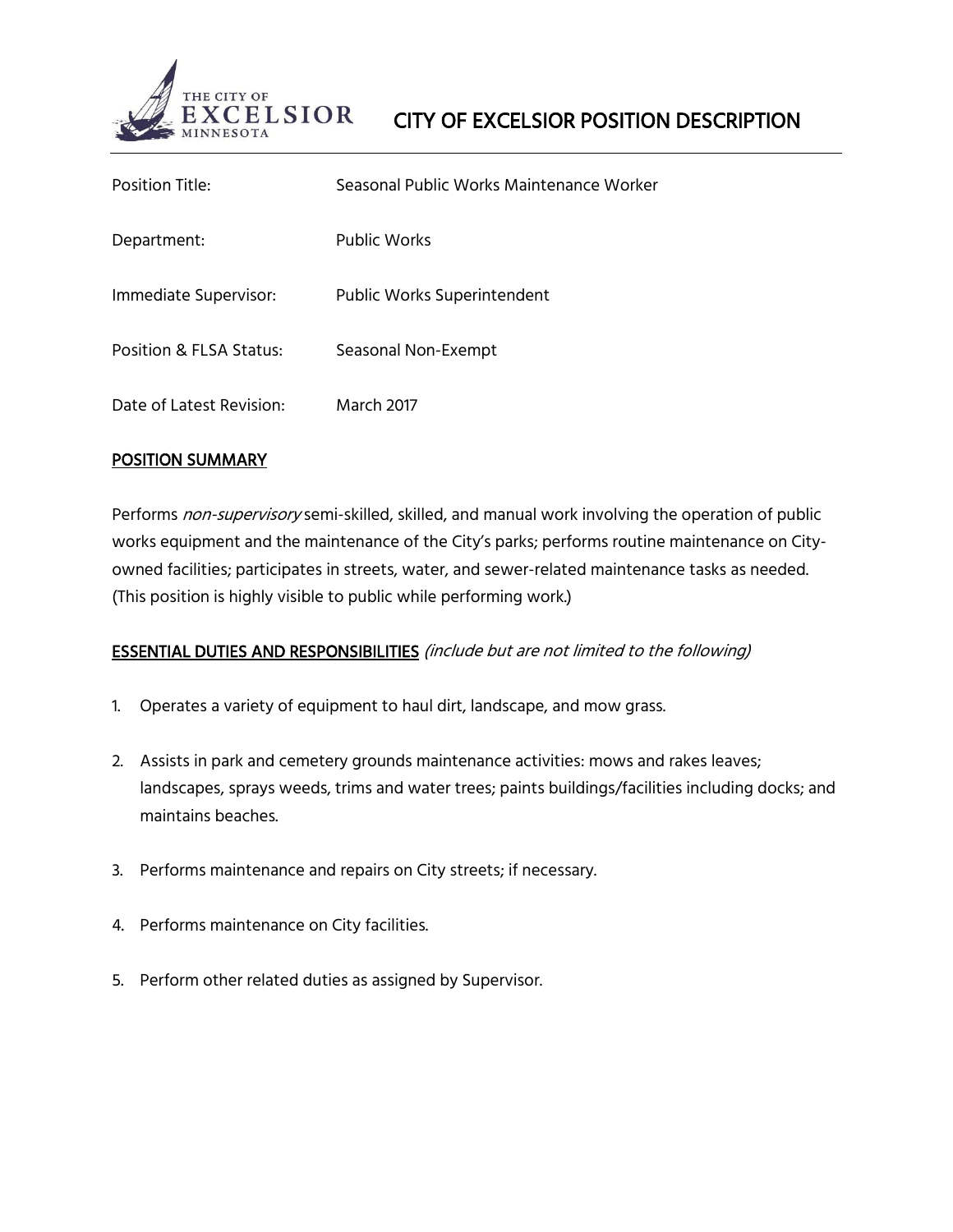## ESSENTIAL TECHNICAL COMPETENCIES

# Knowledge of…

- The operation of equipment used in park maintenance.
- Tools, methods, operations, and materials used in park maintenance.
- Ability to follow applicable safety guidelines while performing works tasks.

## Ability to…

- Perform heavy manual labor for long periods, sometimes under adverse conditions.
- Communicate effectively with other City employees and the general public.
- Follow oral and written instructions.
- Work independently and as part of a team.
- Exert moderate to considerable effort to perform the position's essential functions.
- Perform various movements such as lifting, bending and carrying while performing the position's essential functions.

## Skill in…

- Operating equipment for park maintenance.
- Troubleshooting problems and taking corrective measures.
- Operating a variety of vehicles and equipment including mowers, weed whips, pickup trucks, utility vehicles and various hand and power tools.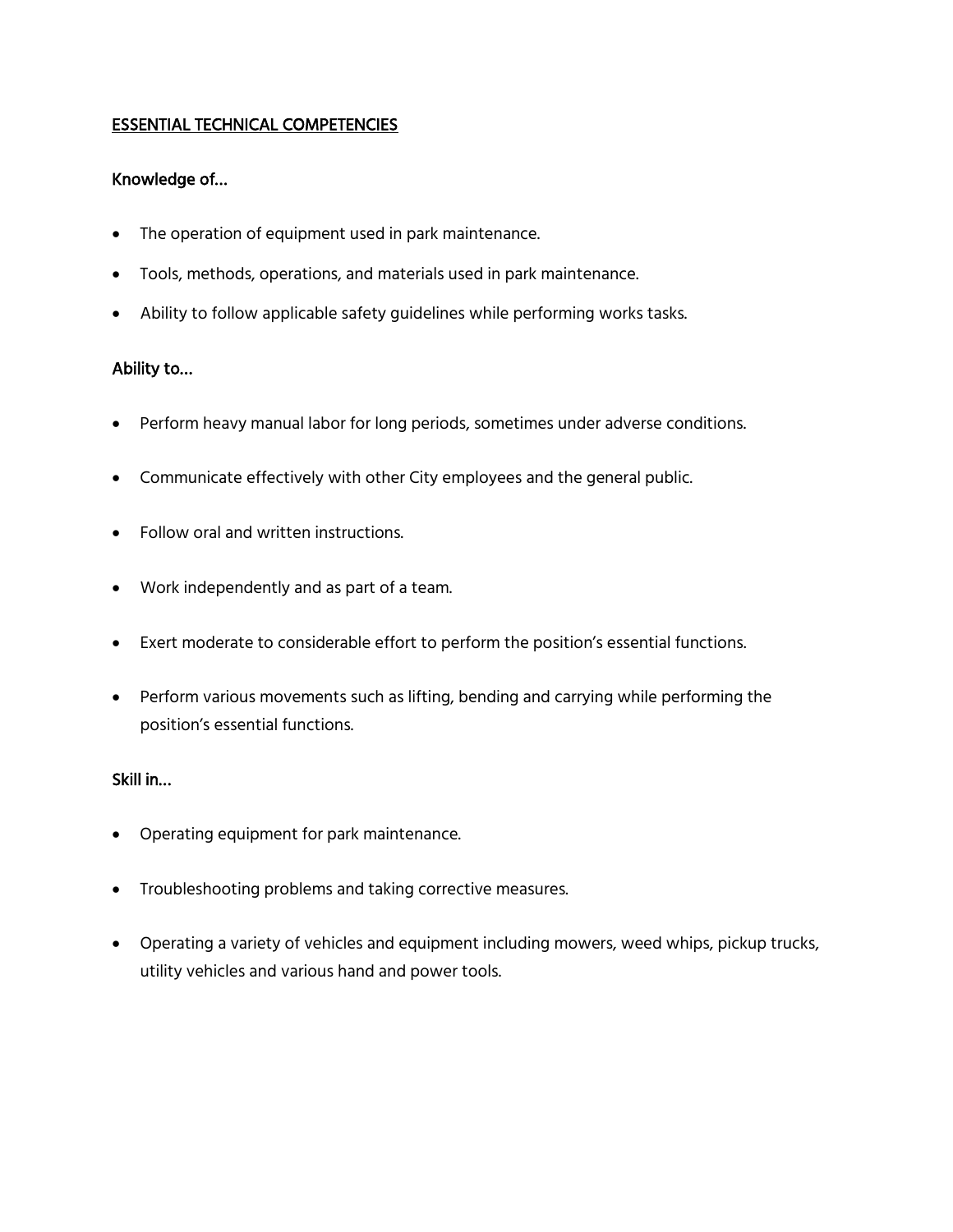## TYPICAL WORKING ENVIRONMENT

- Majority of time is spent outdoors.
- Routine exposure to noise and temperature extremes.
- Extended periods of standing/walking and sitting while performing daily tasks including operating a variety of equipment.
- Engages in a variety of physical/pulling, and twisting/turning.
- Exerts light to moderate to considerable physical effort including lifting and manipulating objects.
- Works at lower heights.
- Uses all types of vision and senses to accomplish work, depending on task.

## SELECTION CRITERIA TO QUALIFY FOR THIS POSITION

#### Required Job Qualifications:

- Mechanical ability.
- Some previous training/experience in related areas is preferred.
- Ability to be trained in the operation and use of park maintenance equipment.

Employee Initials and Date:\_\_\_\_\_\_\_\_\_\_\_\_\_\_\_\_\_\_\_\_\_\_\_\_\_\_\_\_\_\_\_\_\_\_\_\_\_\_\_\_\_\_\_\_\_\_\_\_\_\_\_\_\_\_\_\_\_\_

Supervisor and / or Department Head Initials and Date: \_\_\_\_\_\_\_\_\_\_\_\_\_\_\_\_\_\_\_\_\_\_\_\_\_\_\_\_\_\_\_\_\_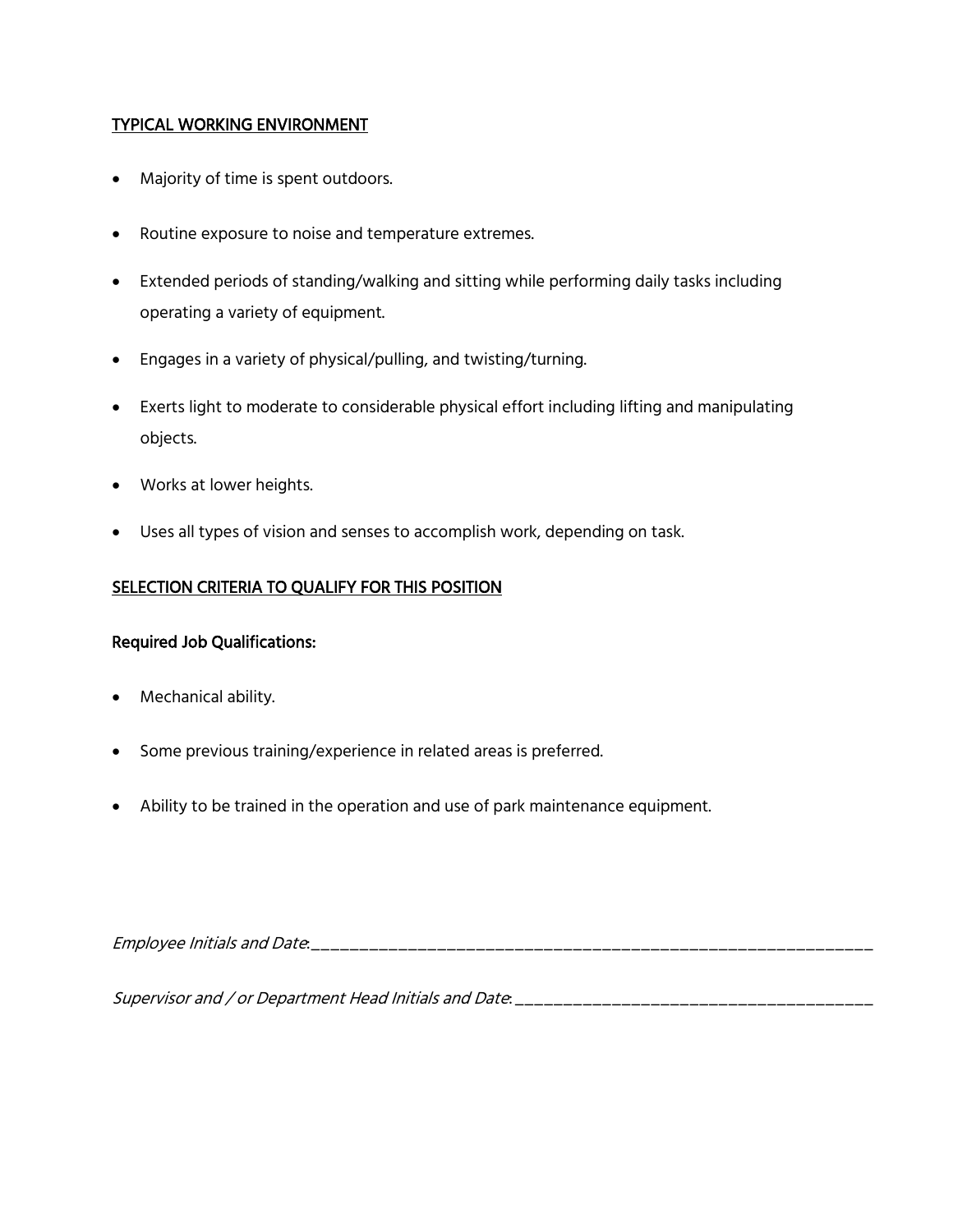

**City of Excelsior 339 Third Street Excelsior, MN 55331-1809 Phone (952) 474-5233 Facsimile (952) 474-6300**

# **The City of Excelsior seeks applicants for all positions without regard to race, color, religion, creed, gender, national origin, age, disability, marital or veteran status, or any other legally protected status.**

The information requested on this application is being gathered for the purpose of evaluating your fitness and qualification for the employment you are seeking with the City of Excelsior. You are not legally required to provide any of the information requested, but failure to do so could adversely affect your chances of being hired. The information you provide may be provided to the City of Excelsior employees or other appointed or elected officials participating in the process of making a decision regarding the employment you seek. It may also be provided to third parties to the extent necessary to gather additional information relevant to an analysis of your application.

# POSITION YOU ARE APPLYING FOR

Job Title:

# CONTACT INFORMATION

College Graduate? Yes  $\Box$  No  $\Box$  If no, give total credit received: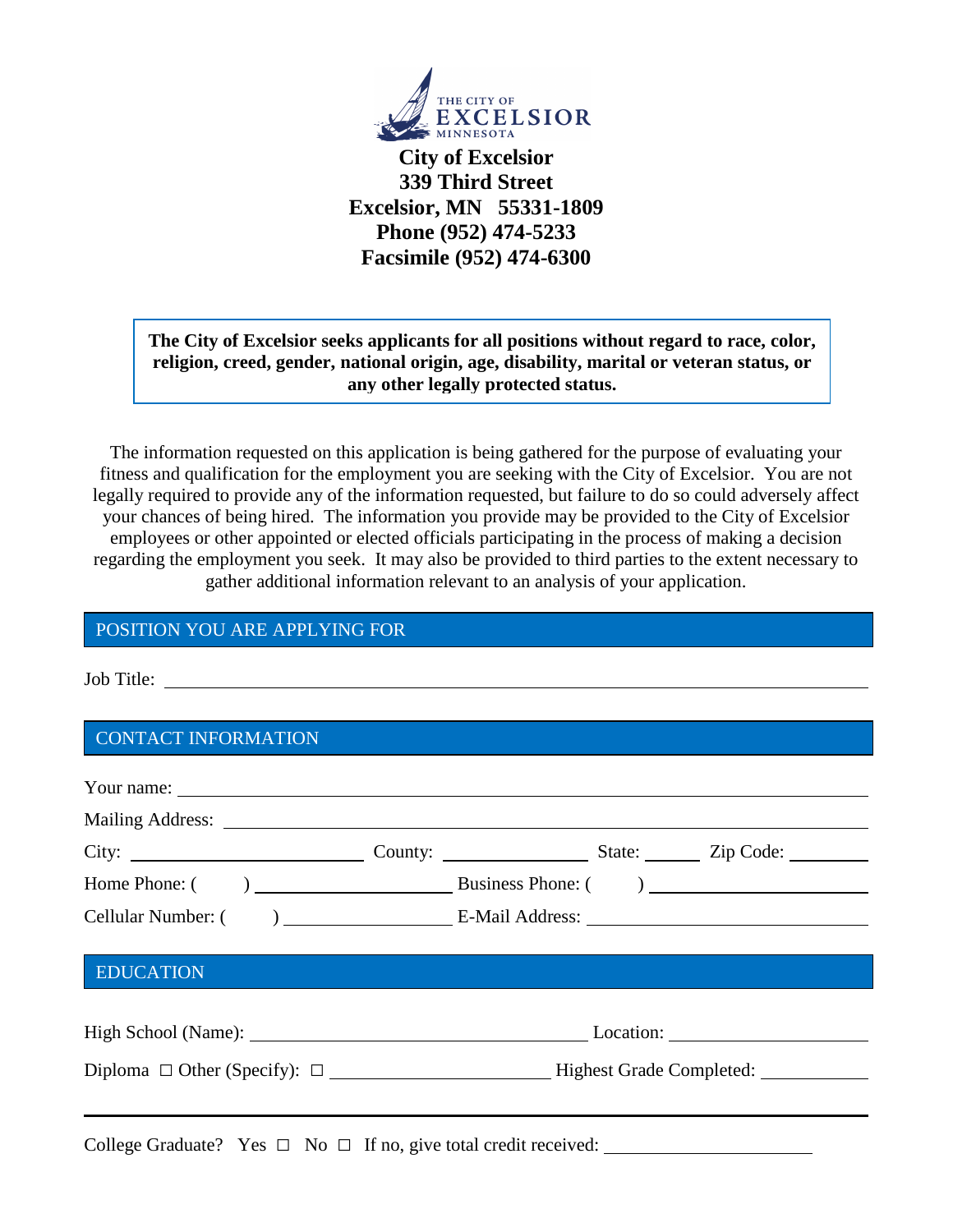# NAME & ADDRESS OF SCHOOL, MAJOR COURSE OF STUDY, AND DEGREE RECEIVED

Your Name if Different While Attending School:

| Undergraduate College/University       |         | Graduate School                 |         |  |
|----------------------------------------|---------|---------------------------------|---------|--|
| Degree:                                |         | Degree:                         |         |  |
| <b>Pertinent Undergraduate Courses</b> | Credits | Pertinent Undergraduate Courses | Credits |  |
|                                        |         |                                 |         |  |
|                                        |         |                                 |         |  |
|                                        |         |                                 |         |  |

## JOB-RELATED TRAINING AND COURSE WORK

List any skills, licenses, and certificates which are related to the job you seek (including words per minute typing and computer software proficiency.)

#### WORK EXPERIENCE

Describe your work experience in detail, beginning with the most recent job. Include military service (indicate rank) and job related volunteer work, if applicable. Provide an explanation for any gaps in employment. **All information in this section must be complete. A resume may be attached, but not substituted for this section.**

1. Name of Present or Last Employer:

| Number Supervised: Supervisor's Name: Supervisor's Name: |  |  |
|----------------------------------------------------------|--|--|
| From / / To / / Hours Per Week                           |  |  |
| May we contact this employer? Yes $\Box$ No $\Box$       |  |  |
| Job Duties (give details)                                |  |  |
|                                                          |  |  |
| Reason for leaving:                                      |  |  |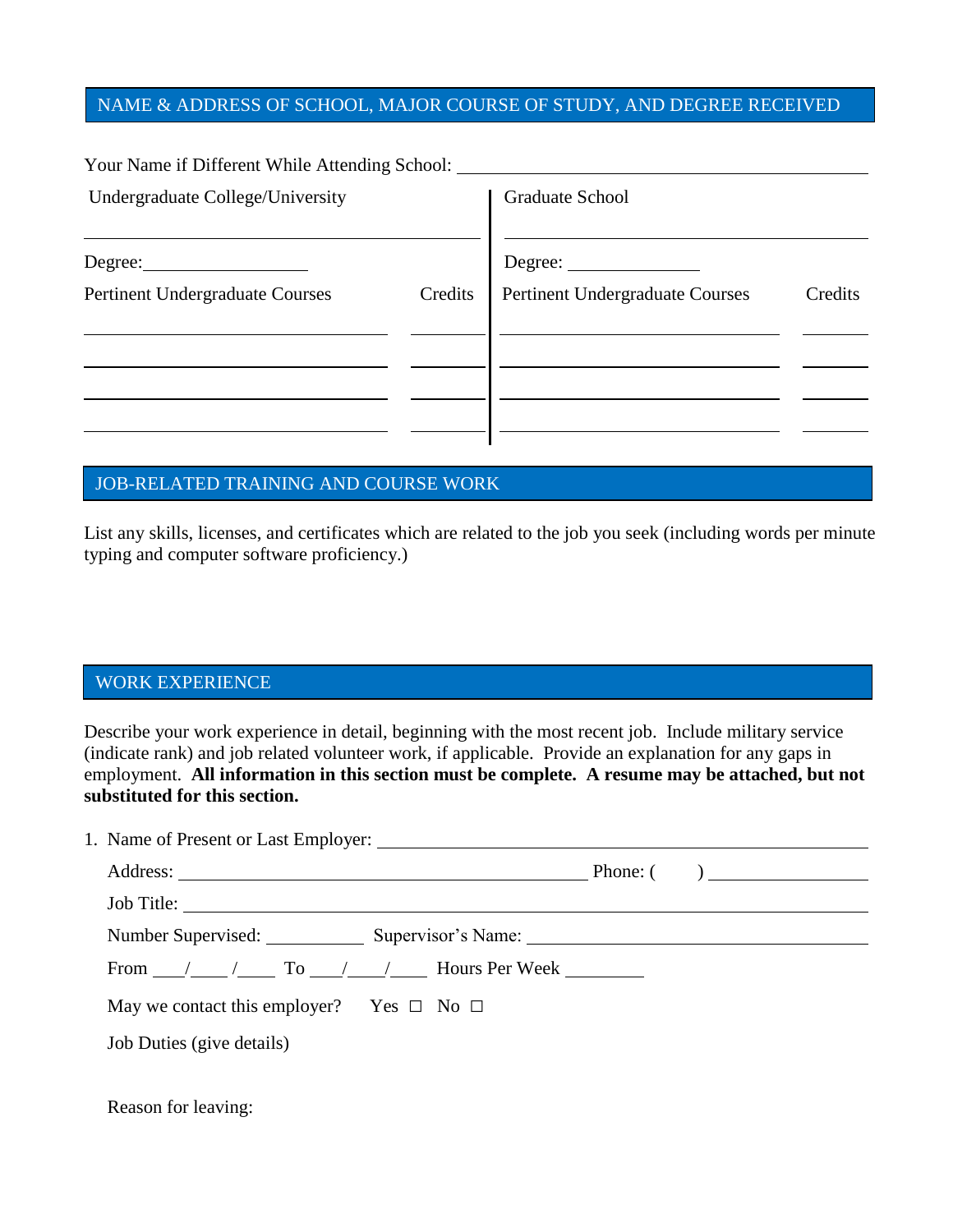| Job Title:                                                         |  |  |  |                                                                                                                                                                                                                               |  |
|--------------------------------------------------------------------|--|--|--|-------------------------------------------------------------------------------------------------------------------------------------------------------------------------------------------------------------------------------|--|
|                                                                    |  |  |  | Number Supervised: Supervisor's Name: Supervisor's Name: Supervisor's Name: Supervisor's Name: Supervisor's Name: Supervisor's Name: Supervisor's Name: Supervisor's Name: Supervisor's Name: Supervisor's Name: Supervisor's |  |
| From $\frac{1}{\sqrt{2}}$ / To $\frac{1}{\sqrt{2}}$ Hours Per Week |  |  |  |                                                                                                                                                                                                                               |  |
| May we contact this employer? Yes $\Box$ No $\Box$                 |  |  |  |                                                                                                                                                                                                                               |  |
| Job Duties (give details)                                          |  |  |  |                                                                                                                                                                                                                               |  |
|                                                                    |  |  |  |                                                                                                                                                                                                                               |  |
| Reason for leaving:                                                |  |  |  |                                                                                                                                                                                                                               |  |
|                                                                    |  |  |  |                                                                                                                                                                                                                               |  |
|                                                                    |  |  |  |                                                                                                                                                                                                                               |  |
|                                                                    |  |  |  |                                                                                                                                                                                                                               |  |
|                                                                    |  |  |  |                                                                                                                                                                                                                               |  |
|                                                                    |  |  |  |                                                                                                                                                                                                                               |  |
|                                                                    |  |  |  | Number Supervised: Supervisor's Name: Supervisor's Name:                                                                                                                                                                      |  |
| From $\frac{1}{\sqrt{2}}$ / To $\frac{1}{\sqrt{2}}$ Hours Per Week |  |  |  |                                                                                                                                                                                                                               |  |
| May we contact this employer? Yes $\Box$ No $\Box$                 |  |  |  |                                                                                                                                                                                                                               |  |
| Job Duties (give details)                                          |  |  |  |                                                                                                                                                                                                                               |  |
|                                                                    |  |  |  |                                                                                                                                                                                                                               |  |
| Reason for leaving:                                                |  |  |  |                                                                                                                                                                                                                               |  |
|                                                                    |  |  |  |                                                                                                                                                                                                                               |  |
|                                                                    |  |  |  |                                                                                                                                                                                                                               |  |
|                                                                    |  |  |  |                                                                                                                                                                                                                               |  |
|                                                                    |  |  |  |                                                                                                                                                                                                                               |  |
| Job Title:                                                         |  |  |  |                                                                                                                                                                                                                               |  |
|                                                                    |  |  |  | Number Supervised: Supervisor's Name: Supervisor's Name:                                                                                                                                                                      |  |
| From $\frac{1}{\sqrt{2}}$ / To $\frac{1}{\sqrt{2}}$ Hours Per Week |  |  |  |                                                                                                                                                                                                                               |  |
| May we contact this employer? Yes $\Box$ No $\Box$                 |  |  |  |                                                                                                                                                                                                                               |  |
| Job Duties (give details)                                          |  |  |  |                                                                                                                                                                                                                               |  |
|                                                                    |  |  |  |                                                                                                                                                                                                                               |  |
|                                                                    |  |  |  |                                                                                                                                                                                                                               |  |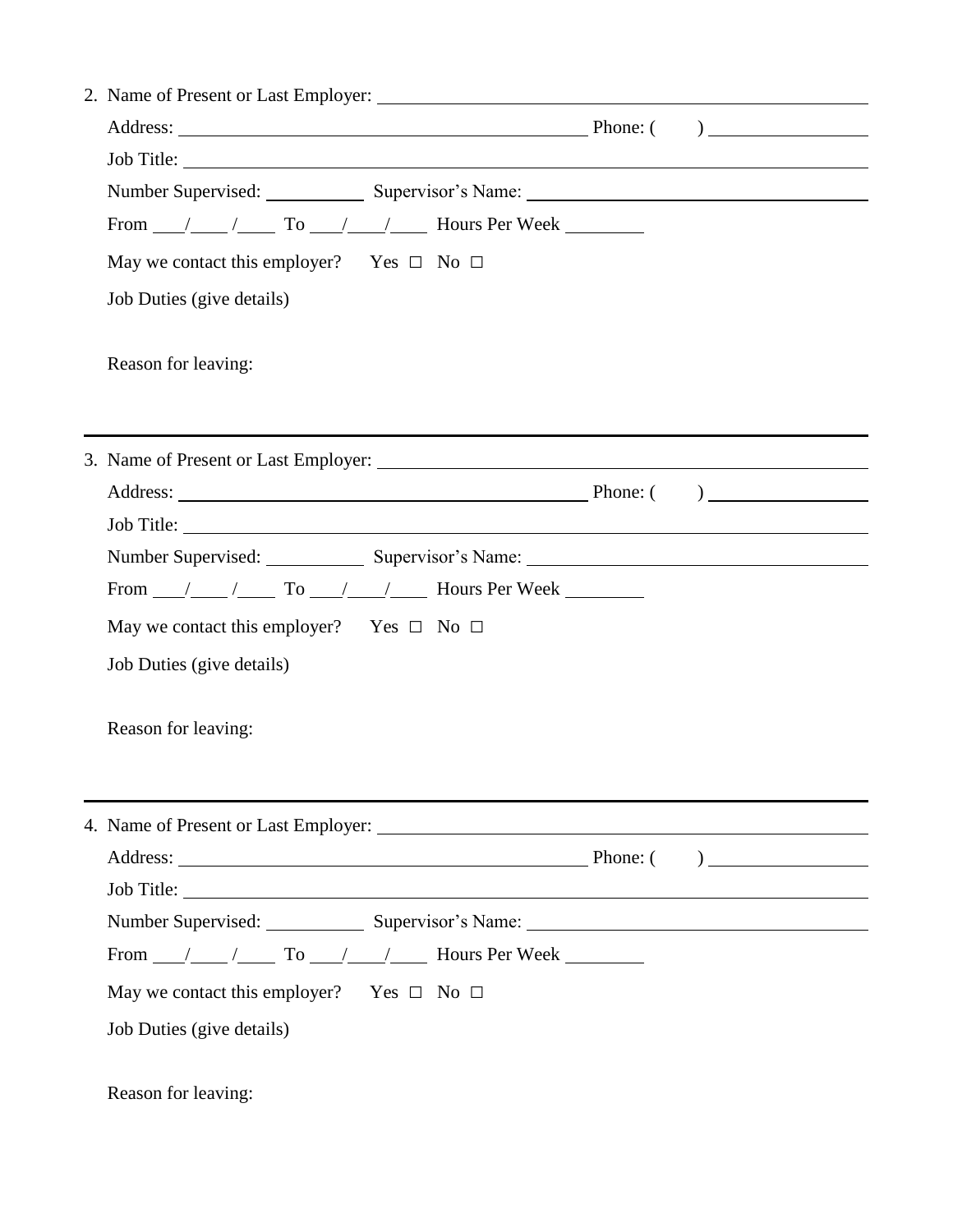# **NOTE TO APPLICANTS: DO NOT ANSWER THIS QUESTION UNLESS YOU HAVE BEEN INFORMED ABOUT THE REQUIREMENTS OF THE JOB FOR WHICH YOU ARE APPLYING.**

Are you capable of performing in a reasonable manner, with or without a reasonable accommodation, the activities involved in the job or occupation for which you have applied? A review of the activities involved in such a job or occupation has been given.

Yes  $\Box$  No  $\Box$ 

# **PLEASE READ THE FOLLOWING STATEMENTS**

**Authority to Release Information.** By my signature, I consent to the release of information to authorized officers, agents, and/or employees of the City of Excelsior which may include but not be limited to information concerning my past and present work, including my official personnel files, attendance records, evaluations, educational records including transcripts; military service; law enforcement records; and/or any personnel record deemed necessary. In addition, I consent to authorize appropriate officers, agents, and/or employees of the City of Excelsior to make inquiries of third parties such as credit bureaus. I further release the organization, educational entity, present and former employers, law enforcement organization, and all third parties from any and all claims of whatever nature that I may have as a result any inquiry or response given to such inquiries made in connection with my application for employment.

**Signature: Date:** 

**Certification of Applicant:** By my signature, I affirm, agree, and understand that all statements on this form are true and accurate. Any misrepresentation, falsification, or material omission of information or data on this application may result in exclusion from further consideration or, if hired, termination of employment. If I have requested herein that my present employer may not be contacted, an offer of employment may be conditioned upon acceptable information and verification from such employer prior to beginning work.

Signature: <u>Date:</u> Date: **Date:** Date: **Date:** 2014